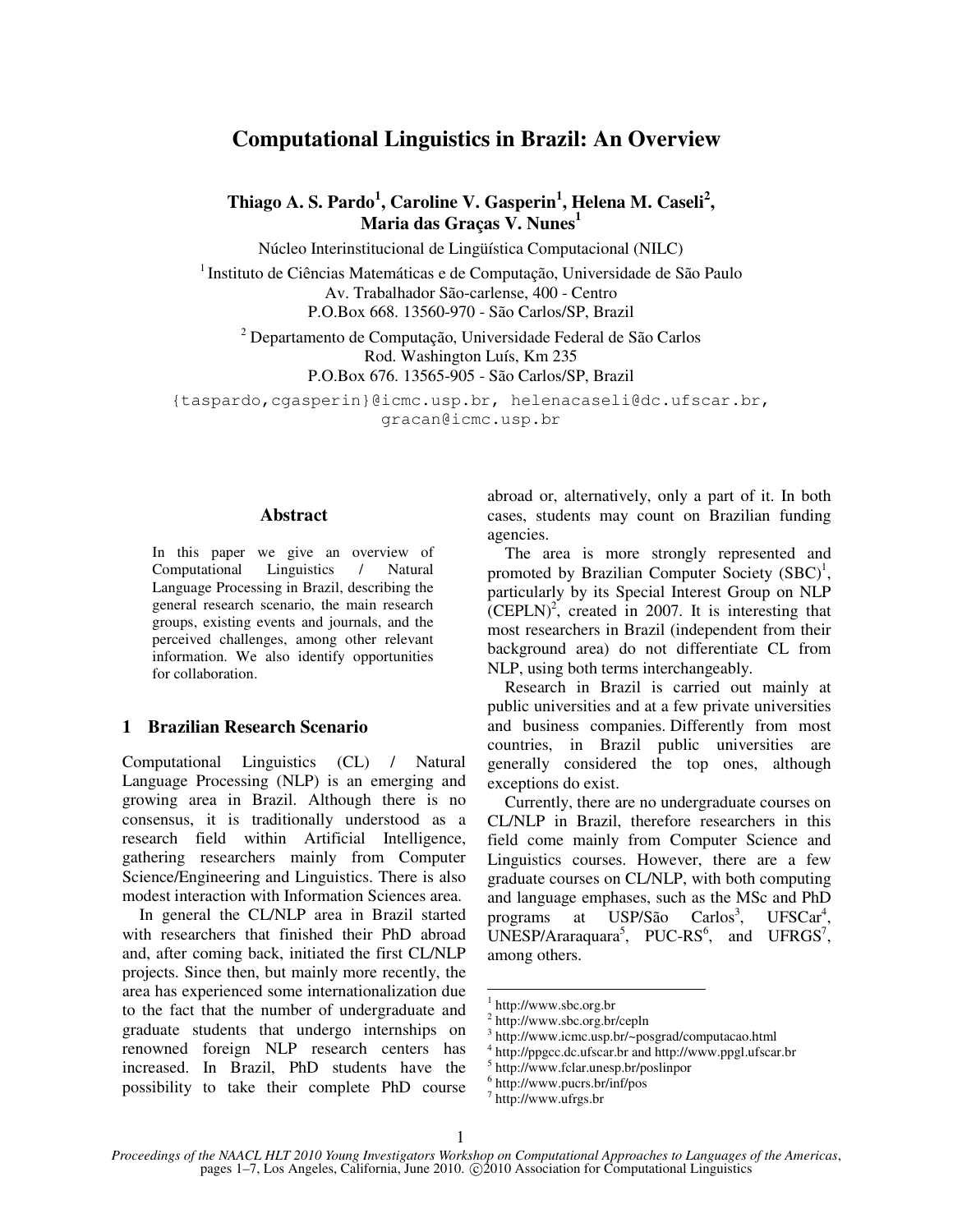Funding for research comes mainly from governmental agencies. Nowadays Brazil has 4 agencies that significantly support research in the country (in this order):  $CNPq^8$  (National Council for Scientific and Technological Development), FAPESP<sup>9</sup> (São Paulo Research Foundation), CAPES<sup>10</sup> (*Coordenação de Aperfeiçoamento de Pessoal de Nível Superior*), and FINEP<sup>11</sup> (Research and Projects Financing). Private funding is still modest, which reflects the limited interaction between universities and companies. Some of the above agencies have tried to change this scenario by providing special joint university-industry funding programs. For instance, FAPESP and Microsoft Research recently formed a partnership to fund socially relevant projects in the state of São Paulo, e.g., the PorSimples<sup>12</sup> text simplification project. FAPESP also funds special universitycompany programs, where the research to be developed must be of interest to a company, which, in turn, has to support the research and work together with the researchers.

NLP research in Brazil is varied and deals not only with Portuguese processing, but also with English and Spanish mainly. Given that Portuguese is among the most spoken languages in the world (it is estimated that almost 250 million people speak some variant of Portuguese in the world $^{13}$ ), research interests on Portuguese processing is shared with other countries, mainly Portugal. In this sense, Portugal has launched an initiative to create and maintain a unified information storage center that indexes resources and publications for/on Portuguese processing. The initiative is the Linguateca project<sup>14</sup>, which was officially created in 2002, but initial works date back to 1998. Santos (2009) presents and evaluates the work carried out by Linguateca.

Brazil and Portugal have a history of partnership on Portuguese processing, which formally started in 1993 with the first PROPOR conference (PROPOR event series is introduced in Section 4).

j

We maintain this partnership active by having collaborative projects and promoting joint events.

As far as we know, other Portuguese speaking countries do not have a tradition of CL/NLP research. However, curiously, there are researchers from other non-Portuguese speaking countries that develop relevant research on Portuguese language. For example, to the best of our knowledge, currently the best syntactical parsers for Portuguese were developed by researchers from Denmark and the USA. These researchers actively work with the Brazilian research community.

In what follows, we briefly present the Brazilian research profile (Section 2), the main research groups (Section 3), and the Brazilian events and journals (Section 4). We also report the main challenges for research in Brazil (Section 5) and the collaboration opportunities with other American researchers that we envision (Section 6).

## **2 Research Profile**

In 2009 CEPLN proposed a survey of the status of CL/NLP research in Brazil and published the results during the 7th Brazilian Symposium in Information and Human Language Technology (Pardo et al., 2009). The survey aimed at gathering information both about researchers (such as their location, education level, number of students, etc.) and their research (main research topics, number of funded projects, main challenges, etc.).

The survey was carried out mainly on-line. A call for participation was sent to all known e-mail lists from scientific associations from varied areas. Data was also obtained from the Registry of Latin American Researchers in Natural Language Processing and Computational Linguistics<sup>15</sup>.

148 researchers responded to the survey: 35% of these were academic staff with a PhD degree, 16% academic staff with a Master's degree, 1% academic staff with a Bachelors degree, 9% PhD students, 26% Master's students, 14% undergraduate students, and 5% others. Table 1 summarizes the main results of the survey, showing the percentage of answers for each issue. One may see that CL/NLP research is mainly carried out in the south and southeast regions of Brazil.

1

<sup>8</sup> http://www.cnpq.br

<sup>9</sup> http://www.fapesp.br

<sup>10</sup> http://www.capes.gov.br

<sup>11</sup> http://www.finep.gov.br

<sup>12</sup> http://caravelas.icmc.usp.br

<sup>&</sup>lt;sup>13</sup> Besides Brazil and Portugal, Portuguese is an official language in Angola, Cape Verde, East Timor, Equatorial Guinea, Guinea-Bissau, Macau, Mozambique, and São Tomé and Príncipe.

<sup>&</sup>lt;sup>14</sup> http://www.linguateca.pt

<sup>15</sup> http://ww.d.umn.edu/~tpederse/registry/registry.cgi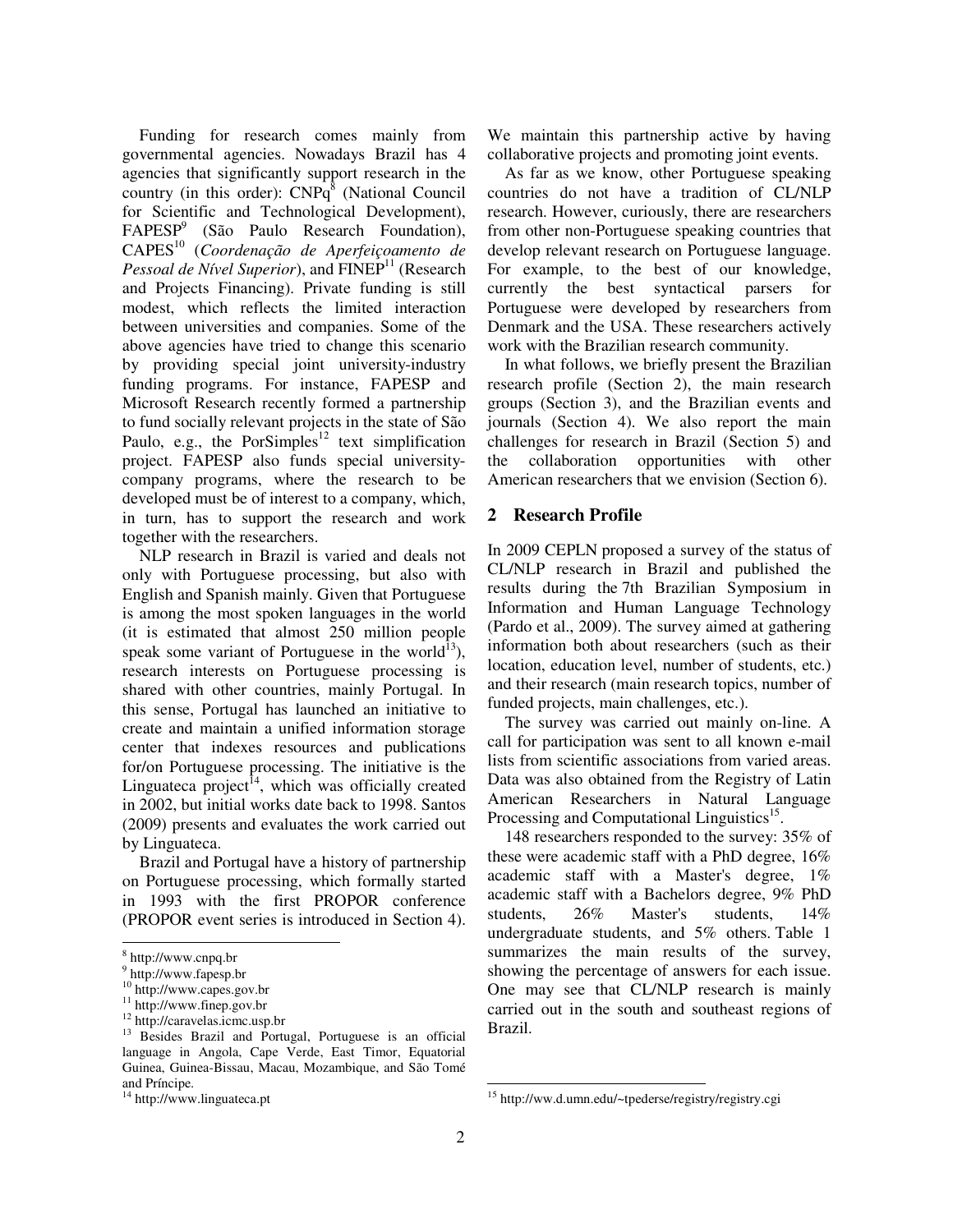| <b>Issues</b>                        | <b>Results</b>                        |
|--------------------------------------|---------------------------------------|
| Geographic distribution              | 48% São Paulo state                   |
|                                      | 18% Rio Grande do Sul state           |
|                                      | 8% Paraná state                       |
|                                      | 7% Rio de Janeiro state               |
|                                      | 19% Other states                      |
| National collaboration               | 52% Yes, 48% No                       |
| International Collaboration          | 25% Yes, 75% No                       |
| Background area                      | 62% Computer Science                  |
|                                      | 29% Linguistics                       |
|                                      | 9% Other                              |
| Supervision of postgraduate students | 28% Yes, 72% No                       |
| Funded projects                      | 28% Yes, 72% No                       |
| Source of funding                    | 43% Federal government agencies       |
|                                      | 25% São Paulo state government agency |
|                                      | 31% Other state government agencies   |







The survey also inquired the participants about their research topics. Figure 1 shows the distribution of topics among researchers who responded to the survey. Researchers could mark as many research topics as they wanted. Some topics subsume others, so these were marked more often by respondents.

Ontologies and semantics were the topics marked by most respondents. We believe that there is indeed a significant number of researchers working on them, but we also believe that they are not the main topic of research of most people who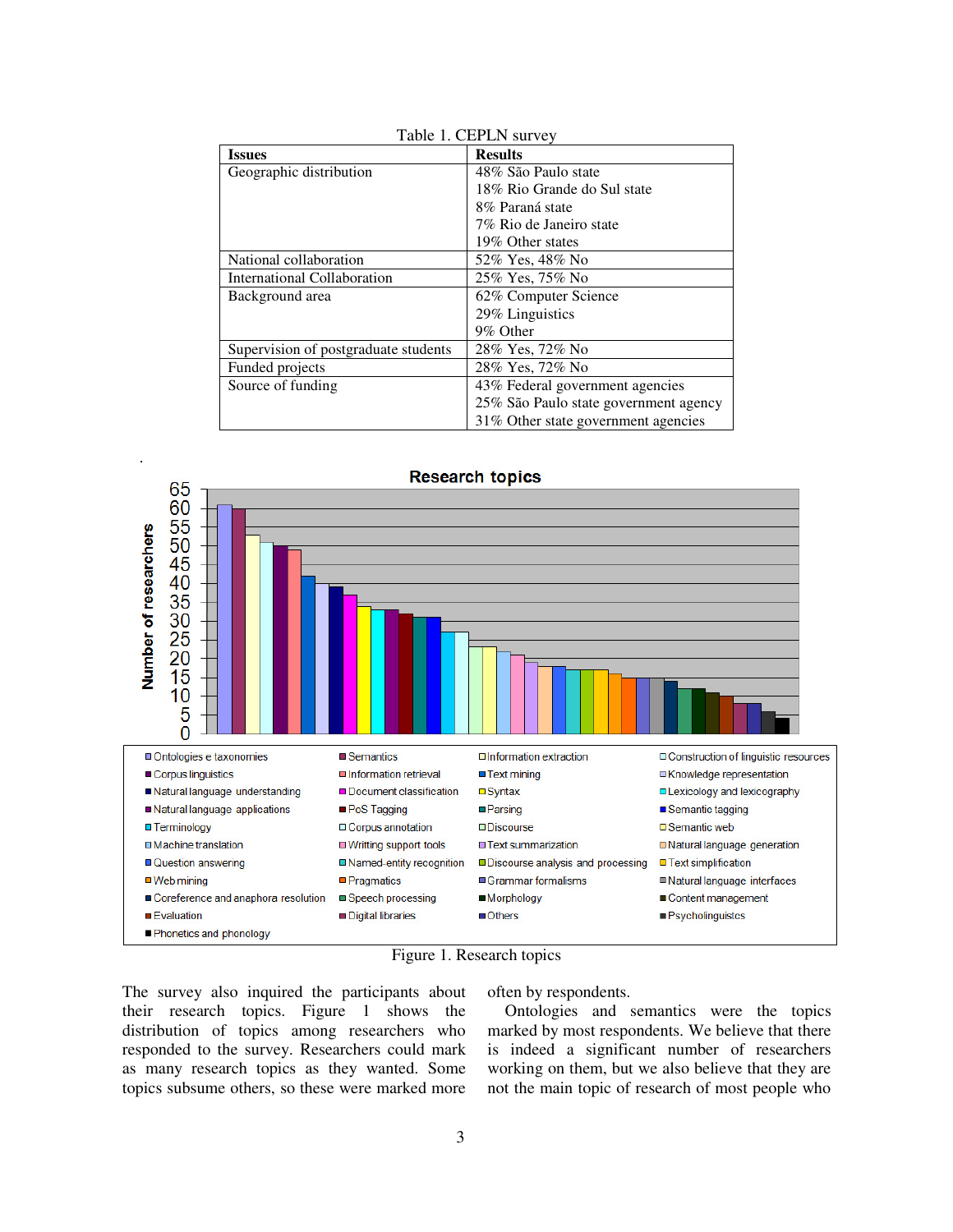listed them. For example, the statistics for "Ontologies" probably also include researchers who simply make use of ontologies in their work and not necessarily develop ontologies or ontology generation methods. Other researchers believe that we are in a changing period, moving from syntaxcentered research to semantics-centered research, due to the fact that more recently the community has produced more robust semantic tools and resources, e.g., the first versions of Portuguese language wordnets, as TeP  $2.0^{16}$ , Wordnet. $PT^{17}$ , and  $MWN.PT^{18}$ , as well as named entities recognizers, e.g., REMBRANDT<sup>19</sup>.

Interestingly, corpus linguistics is one of the hottest topics but, at the same time, it is not seen as a genuine CL/NLP topic: most researchers that indicated corpus linguistics as a research topic marked it as "other area of interest". Some researchers have advocated that CL/NLP area and corpus linguistics should be considered a unique area, while others argue that these areas have different purposes and, therefore, different scientific methods, what would avoid such unification. Text mining is another curious case: research on this theme is mostly carried out by non-CL/NLP researchers, but instead by researchers on general AI and database areas

Based on the publications on the last Brazilian scientific events and on the fact that we personally know most of the CL/NLP researchers in Brazil, we dare to indicate the following topics as the most recurrent ones (in no particular order): text summarization, machine translation, text simplification, automatic discourse analysis, coreference and anaphora resolution, information retrieval, text mining, terminology/lexicon research, ontologies and semantic tagging, and corpus linguistics.

Based on the survey, we estimate that Brazil has about 250 researchers (including students) with interest in CL/NLP area. Although only 148 researchers attended the CEPLN survey, we computed other researchers in the Registry of Latin American Researchers in Natural Language Processing and Computational Linguistics and in the CEPLN e-mail list that did not attend the survey. In general, we estimate that about 35-40 of

j

these are active researchers, whose main topic of research is CL/NLP, and who supervise undergraduate and graduate students on the subject. We also estimate that there are 5-10 researchers on speech processing that actively collaborate with the CL/NLP community.

## **3 Main research groups**

The largest CL/NLP research group in Brazil is NILC (Interinstitutional Center for Research and Development in Computational Linguistics)<sup>20</sup>, which includes researchers mainly from University of São Paulo (USP; Computer Science and Physics departments), Federal University of São Carlos (UFSCar; Computer Science and Linguistics departments) and State University of São Paulo (UNESP; Linguistics department). The group was created at 1993.

NILC has a long history of research in CL/NLP, which has thrived since the  $\text{ReGra}^{21}$  project, in which the grammar checker for Portuguese that is currently used within Microsoft Word since its 2000 version was built. In fact, ReGra project was born from a university-industry collaboration, one of the few successful ones in CL/NLP area in Brazil. At the moment most of the research at NILC is concentrated on the following topics: automatic summarization, text simplification, coreference resolution, and terminology. NILC has hosted STIL 2009 (STIL event series is introduced in the next section). NILC also currently holds the presidency of CEPLN.

The NLP group at the Computer Science department at the Catholic University of Rio Grande do Sul  $(PUC-RS)^{22}$  also has a tradition of research on CL/NLP. Their current projects focus on information retrieval, ontology engineering and anaphora resolution. The group also has research on multi-agent systems applied to NLP tasks and, more recently, on text categorization. The group hosts PROPOR 2010 (PROPOR event series is also introduced in the next section). The group has held the presidency of CEPLN from its creation (2007) until 2009.

The above research group and NILC form the main CL/NLP research vein in Brazil. They have joint research projects and have strong

 $\overline{a}$ 

<sup>16</sup> http://www.nilc.icmc.usp.br/tep2/index.htm

<sup>17</sup> http://www.clul.ul.pt/clg/wordnetpt

<sup>18</sup> http://mwnpt.di.fc.ul.pt

<sup>19</sup> http://xldb.di.fc.ul.pt/Rembrandt

<sup>20</sup> http://www.nilc.icmc.usp.br

<sup>21</sup> http://www.nilc.icmc.usp.br/nilc/projects/regra.htm

<sup>22</sup> http://www.inf.pucrs.br/~linatural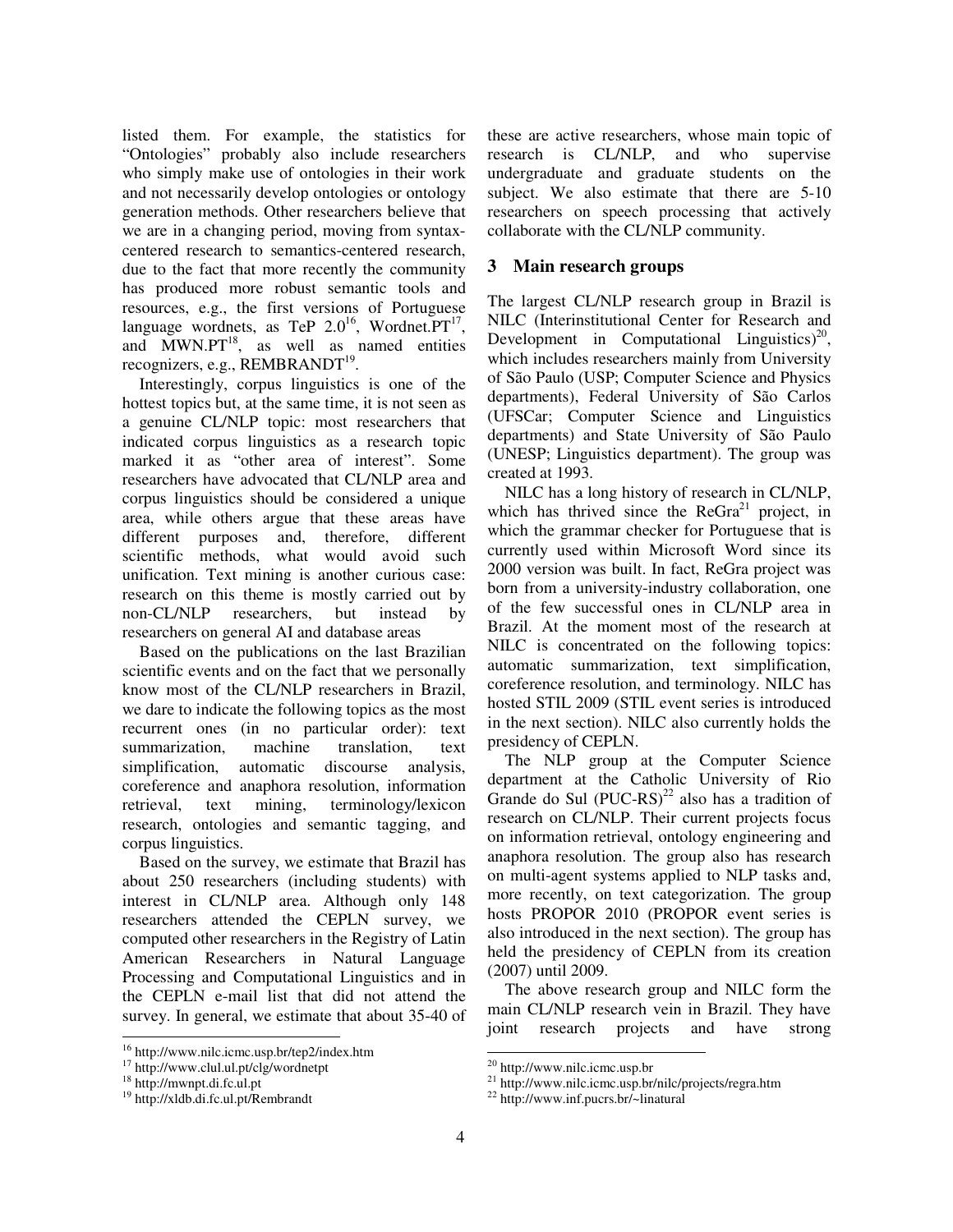collaboration, constantly hosting graduate students from each other in internship research periods.

There are also other very relevant NLP groups in Brazil that regularly carry out projects on the area. We may cite the Catholic University of Rio de Janeiro (PUC-Rio)<sup>23</sup>, Federal University of Rio Grande do Sul (UFRGS), State University of Campinas (UNICAMP), University of the Sinos River Valley (Unisinos), and State University of Maringá (UEM), among others.

## **4 Events and Journals**

The Brazilian Symposium on Information and Human Language Technology (STIL) is the main event on CL/NLP in South America and is in its seventh edition. It is promoted by CEPLN and is carried out since 1993. It is intended to be a forum for gathering everyone with interest in CL/NLP. It happens regularly (every one or two years) and accepts contributions in Portuguese, Spanish and English. Details about the event are available at www.nilc.icmc.usp.br/til.

The International Conference on Computational Processing of Portuguese Language (PROPOR) is an international conference jointly promoted by Brazil and Portugal and is in its ninth edition. It is the main conference with focus on Portuguese language, giving equal space to research on text and speech processing. It is carried out in Brazil and in Portugal interchangeably (every two or three years) and accepts submissions in English only. PROPOR's proceedings are published as part of Springer Lecture Notes series. Details about the event are available at www.nilc.icmc.usp.br/cgpropor.

STIL and PROPOR are the most relevant conferences for researchers in CL/NLP in Brazil. Their last editions received support from NAACL.

AI events are also recurrent forums for CL/NLP researchers. The Brazilian AI events are the Brazilian Symposium on Artificial Intelligence  $(SBIA)^{24}$  and the National Meeting on Artificial Intelligence  $(ENIA)^{25}$ , also promoted by SBC. They are already in their twentieth and seventh editions, respectively.

Other related events in Brazil are the Corpus

j

Linguistics Meeting  $(ELC)^{26}$  and Brazilian School on Computational Linguistics  $(BBRALC)^{27}$ , which are in their eighth and third editions, respectively. These events are mainly organized by the Linguistics research community. EBRALC is mainly intended for new students in the area and has been held together with ELC.

Brazilian researchers count mainly on the following journals for national periodical publications:

- JBCS<sup>28</sup> (Journal of the Brazilian Computer Society), which is published by SBC and covers all Computer Science areas, including CL/NLP;
- **RITA<sup>29</sup>** (Journal of Theoretical and Applied Computing), also of general scope.

It is important to cite Linguamática<sup>30</sup>, which is an European initiative to publish CL/NLP research on the Iberian languages.

CEPLN is also organizing a joint journal with other SBC AI-related special interest groups.

# **5 Challenges**

At STIL 2009, the research community discussed challenging issues (raised by respondents of the CEPLN survey) that hamper research on CL/PLN in Brazil. The main issues raised were:

- Lack of large and robust language resources for Portuguese;
- Lack of formal models for linguistic description and analysis of Portuguese;
- Difficulty in attracting students and researchers to the area;
- Lack of multidisciplinary collaboration;
- CL/NLP marginalization in both Computer Science and Linguistics.
- Poor interaction between universities and industry;
- **Insufficient funding.**

Here we discuss some of these points. Although Portuguese has got state of the art tools (as POS taggers and syntactic parsers) and comprehensive corpora of contemporary written language, there is

<sup>29</sup> http://www.seer.ufrgs.br/index.php/rita

<sup>&</sup>lt;sup>23</sup> www.letras.puc-rio.br/Clic/ogrupo.htm

<sup>24</sup> http://www.jointconference.fei.edu.br/

<sup>25</sup> http://csbc2009.inf.ufrgs.br/

 $\overline{a}$ <sup>26</sup> http://www.corpuslg.org/elc/Inicial.html

<sup>&</sup>lt;sup>27</sup> http://www.corpuslg.org/ebralc/Inicial.html

<sup>28</sup> http://www.springer.com/computer+science/journal/13173

<sup>30</sup> http://linguamatica.pt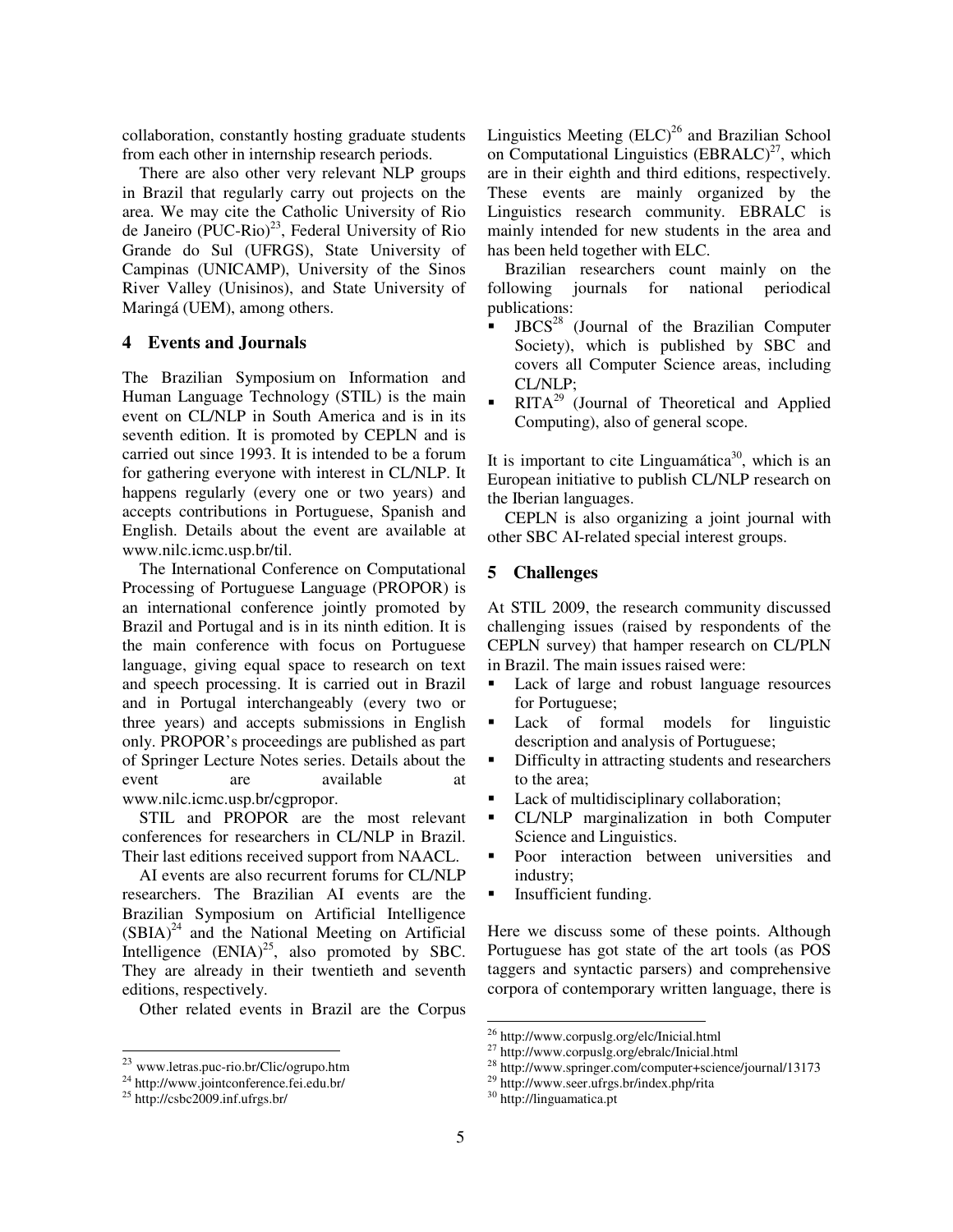still a need for resources for particular applications or domains. Many researchers feel that Portuguese syntactic parsers (which are considered basic NLP tools) and wordnet-like resources are still too limited, not attending their demands. Brazil also lacks representative spoken corpora, what may be explained by the fact that, in Brazil, written and spoken language processing communities have modest interaction. While written language processing research is reported at SBC events, spoken language processing is mainly conducted under SBrT (Brazilian Telecommunications Society)<sup>31</sup>. PROPOR series have tried to bring together these two communities, fostering joint research and mutual awareness of both research lines.

The lack of formal models for Portuguese linguistic description and analysis was mainly perceived by linguists that work with CL/NLP. In fact, they acknowledge that Brazil has no tradition in carrying out events on these themes, what would eventually harm CL/NLP research. This goes along with Spärck Jones (2007) opinion paper. One first step towards overcoming this lack of formal models for Portuguese description was the Workshop on Portuguese Description<sup>32</sup>, carried out together with the last edition of STIL.

Another point that deserves attention is the sentiment that CL/NLP research suffers from marginalization in both Computer Science and Linguistics areas, as it is usually the case for multidisciplinary subjects. We believe this might be fueled by the way research is assessed in Brazil. In Brazil, the quality of research is mainly assessed by the publications generated from it, and publication vehicles from Linguistics are usually rated worse in Computer Science, and vice versa. It is expected that different areas may have different scientific methods and perspectives, as well as it is natural that such differences are mirrored in any evaluation instrument. However, such factors lead some researchers to feel uncomfortable with the multidisciplinary nature of CL/NLP field and the way they are recognized in their own major areas. Many researchers (not only from Brazil, but also from Portugal) have supported that CL/NLP should become a new "major" area, instead of being part of Computer Science or Linguistics.

Concerning insufficient funding, we believe that the main complaints came from Brazilian regions other than south and southeast, which currently concentrate CL/NLP research. In fact, during a lengthy discussion at STIL 2009 about the raised challenges, this issue was dismissed by many participants as non-representative. We believe that the funding situation in each region of Brazil contributes to the status of research on all topics, not particularly CL/NLP, in these regions. While in most Brazilian states researchers have to compete for funding from national agencies, some states (mainly in the southeast region) can rely on strong state-based funding agencies, such as FAPESP, in the state of São Paulo.

# **6 Opportunities for Collaboration**

We believe that there are many opportunities for collaboration on CL/NLP with other researchers in the Americas, mainly due to the fact that the research community in Brazil works not only with Portuguese, but also with English and Spanish.

One first step towards collaboration in Latin America was given in the event CHARLA 2008 (Grand Challenges in Computer Science Research in Latin America Workshop). Organized by several scientific societies (including SBC), the event aimed at contributing to the definition of a longterm research agenda in Latin America with the potential to significantly advance science and motivate the networking of abilities and competencies in Latin America. One of the recognized challenges was "multilinguism", which involves several CL/NLP topics. CHARLA immediate impact in Brazil was the adaptation of Brazilian CL/NLP events to receive contributions in Spanish, which has a vast number of speakers in Latin America. Contributions in English were already traditionally considered in Brazilian events.

We believe that another important source of collaboration comes from awareness of the ongoing research projects in the Americas. Workshops such as this seem to be a channel for the exchange of information. We envision that initial collaborations may arise within machine translation projects, which naturally already deal with the representative languages of the Americas.

Letting aside technical collaboration, we believe there is room for higher-level concrete actions that

j <sup>31</sup> http://www.sbrt.org.br

<sup>32</sup> http://www.ppgl.ufscar.br/jdp/index.html